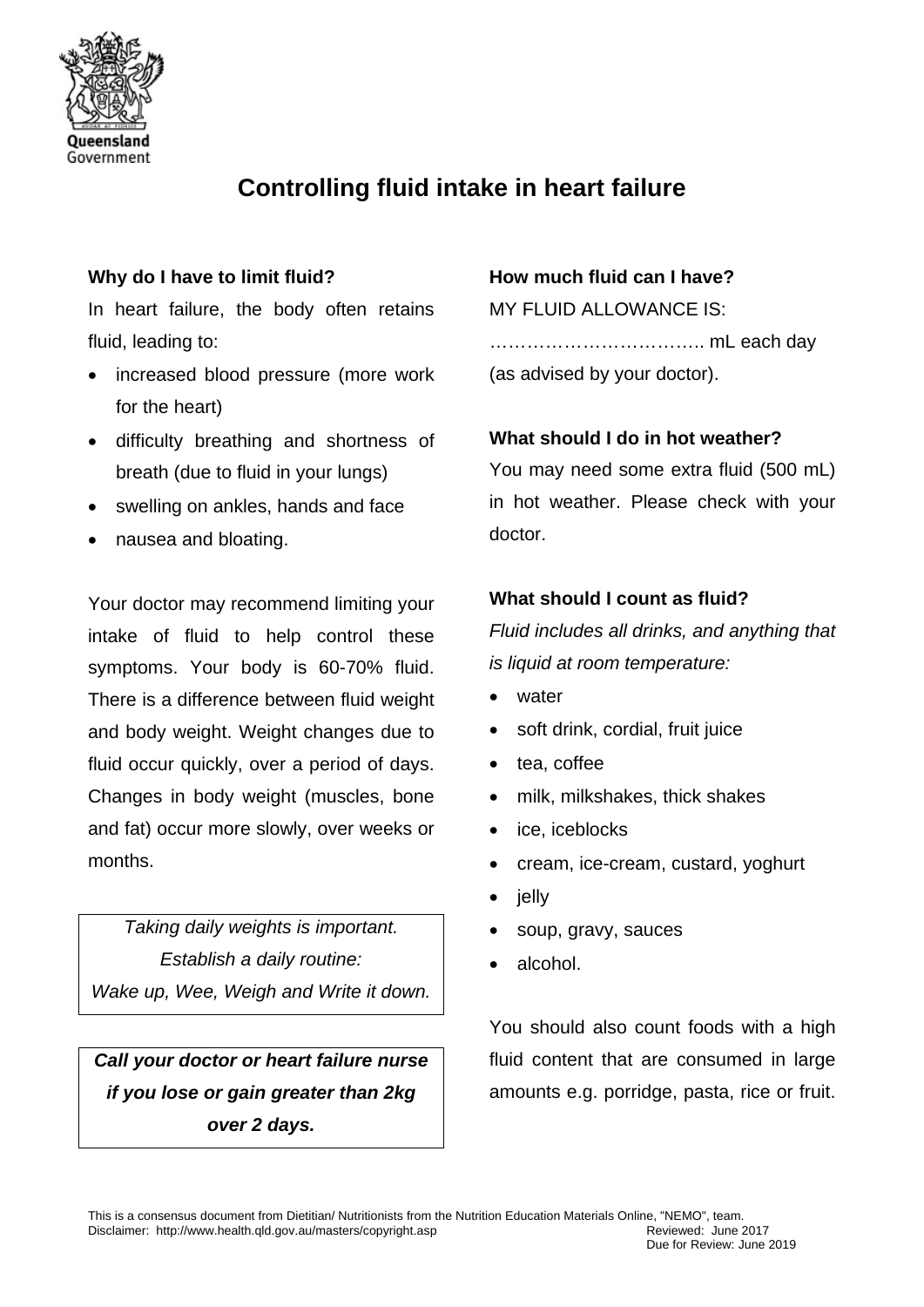

#### **What is the fluid content of foods?**

| $\frac{1}{2}$ cup jelly or custard | 125mL            |
|------------------------------------|------------------|
| 200g yoghurt                       | 160mL            |
| 1 cup cooked porridge              | 160mL            |
| 1/2 cup melon or piece of fruit    | 100mL            |
| 2 Tbsp gravy/sauce                 | 40 <sub>mL</sub> |
| Tea/coffee in a mug                | 300mL            |
| 1 can soft drink or beer           | 375mL            |
| 1 cup cooked pasta or rice         | 100mL            |

#### **Hints for fluid control**

- Use jugs and measuring cups to **accurately** measure your fluid intake.
- Fill up a jug of water with your daily fluid allowance each morning and use this to keep track of how much fluid you are drinking throughout the day. If drinking other fluids e.g. tea, coffee, milk or having foods that contain fluids eg. rice, pasta, gravy, jelly etc pour the amount of fluid out of your jug to account for these other fluids/foods.
	- *1 tablespoon = 20mL*
	- *1 metric cup = 250mL*
	- *1 litre = 1000mL = 1kg in fluid weight.*
- Spread your fluid allowance over the day - don't drink it all at once!
- Drink from small sized cups / glasses rather than large.
- Try to use the same cup / glass so you know how many you can have over the day.
- Remember to include ice in your fluid count. *1 ice cube = 15mL*.
- Try sucking on frozen fluids (such as ice) or pieces of fruit from your daily fluids allowance as this takes longer to consume and is more thirst quenching.
- Remember to include water you drink to take your medications.
- **Limit salt and salty foods as these make you thirsty.** Foods high in salt include processed meats, canned vegetables, tinned soup, cheese, sauces, gravy, snack foods (salted nuts, crisps), pastry, and most takeaway foods.
- **Choose foods low in salt** fresh fruit and vegetables; fresh meats, chicken, fish, and eggs; porridge and pasta; and "low salt" or "no added salt" foods.
- Look for sodium content of ideally **less than 120 mg per 100g on the** nutrition information panel of packaged foods.
- Do not add salt to your food at the table or in cooking.
- Brush your teeth or try mouthwash, mints, peppermints or chewing gum to freshen your mouth.
- Try sucking on boiled lollies or slices of lemon, rather than drinking.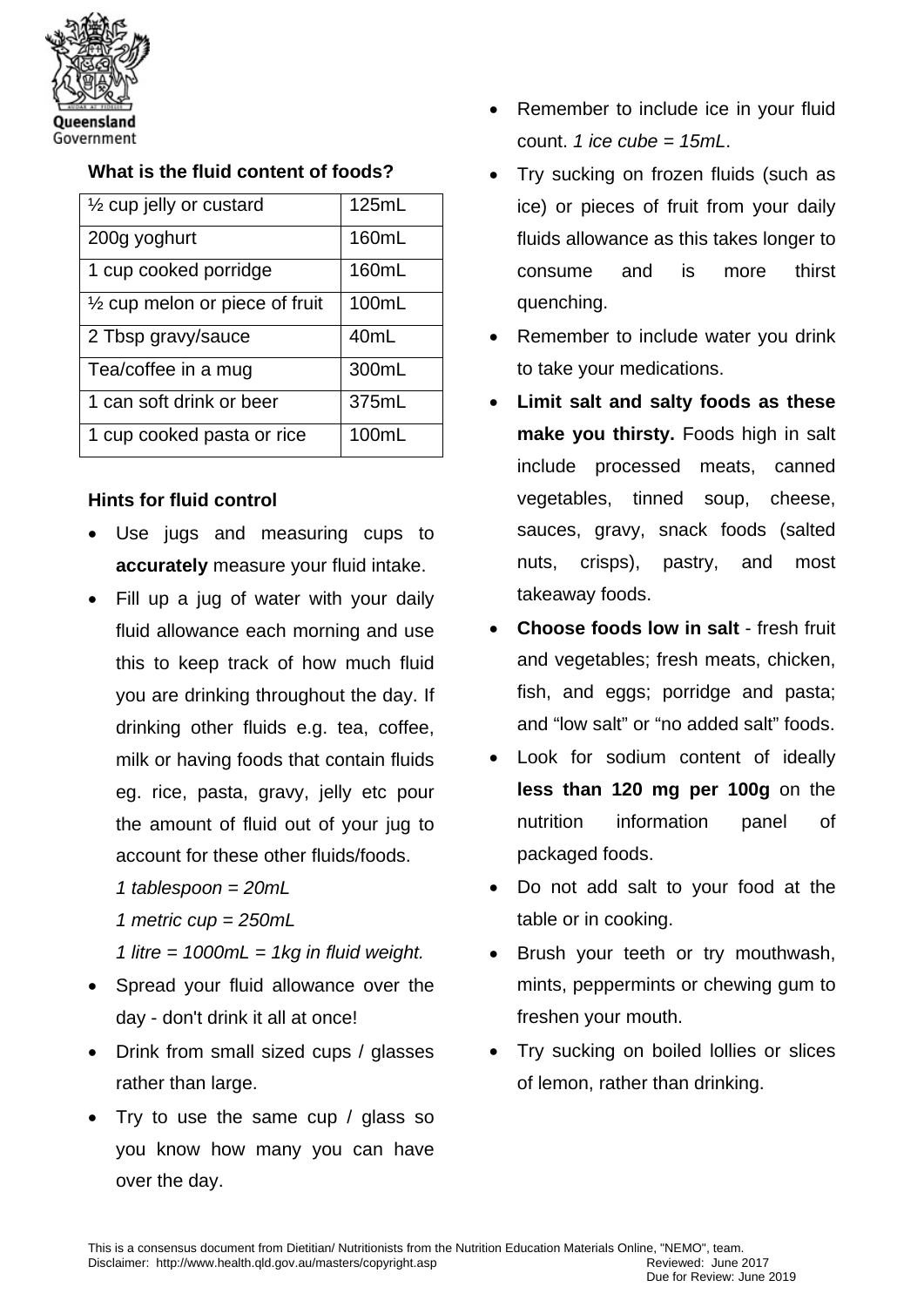

## **Sample Meal Plan 1500mL Fluid Restriction**

| <b>Example 1</b>                                                                                                                                        |          | <b>Example 2</b>                                                                                                                                    |                    |
|---------------------------------------------------------------------------------------------------------------------------------------------------------|----------|-----------------------------------------------------------------------------------------------------------------------------------------------------|--------------------|
| <b>Breakfast</b>                                                                                                                                        | Fluid mL | <b>Breakfast</b>                                                                                                                                    | <b>Fluid</b><br>mL |
| 2 slices of wholegrain bread with 2<br>poached eggs / tomato / mushroom /<br>jam / honey                                                                |          | 1/2-1 cup high fibre cereal<br>with 1/2 cup low fat milk                                                                                            | 125                |
| 1-2 tablespoons dried fruit                                                                                                                             |          | 1 medium sized orange                                                                                                                               | 80                 |
| 1 cup tea / coffee / water                                                                                                                              | 250      | $\frac{1}{2}$ cup tea / coffee / water                                                                                                              | 125                |
| Breakfast total = 250mL                                                                                                                                 |          | Breakfast total = 330mL                                                                                                                             |                    |
| Lunch                                                                                                                                                   |          | Lunch                                                                                                                                               |                    |
| 2 slices wholegrain bread or 1 x wrap<br>or 4 rice cakes<br>with scrape of avocado / marg / butter                                                      |          | 1 cup salt reduced soup<br>$+/-$ bread                                                                                                              | 250                |
| with cheese, 1 cup mixed salad +/- lean<br>meat / egg / tuna / salmon / chicken                                                                         |          | 1 tub of low fat / diet yoghurt (150g)                                                                                                              | 120                |
| 1/ <sub>2</sub> cup tinned fruit                                                                                                                        | 125      | $\frac{1}{2}$ cup tea / coffee / water / juice                                                                                                      | 125                |
| 1 cup tea / coffee / water / juice                                                                                                                      | 250      |                                                                                                                                                     |                    |
| Lunch total = $375mL$                                                                                                                                   |          | Lunch total = $495mL$                                                                                                                               |                    |
| <b>Dinner</b>                                                                                                                                           |          | <b>Dinner</b>                                                                                                                                       |                    |
| 100-120g of lean meat /<br>chicken (no skin) / fish                                                                                                     |          | 100-120g of lean meat /<br>chicken (no skin) / fish                                                                                                 |                    |
| baked potato                                                                                                                                            |          | with 1 cup rice / pasta (cooked)                                                                                                                    | 100                |
| plenty of other mixed cooked vegetables<br>/ salad                                                                                                      |          | plenty of other mixed cooked<br>vegetables / salad                                                                                                  |                    |
| low fat/diet yoghurt (150g)                                                                                                                             | 120      | 1/ <sub>2</sub> cup custard                                                                                                                         | 100                |
| 1 cup tea / coffee / water                                                                                                                              | 250      | $\frac{1}{2}$ cup tea / coffee / water                                                                                                              | 125                |
| Dinner fluid total = 370mL                                                                                                                              |          | Dinner fluid total = $325mL$                                                                                                                        |                    |
| <b>Snack Ideas</b>                                                                                                                                      |          | <b>Snack Ideas</b>                                                                                                                                  |                    |
| 1 cup of low fat milk<br>1 thin slice of fruit bread /<br>raw unsalted nuts (2 tablespoons) OR<br>2-3 grainy crackers with cottage cheese<br>and tomato | 250      | 1 piece of fruit<br>1 thin slice of fruit bread /<br>raw, unsalted nuts (2 tablespoons) OR<br>2-3 grainy crackers with cottage cheese<br>and tomato | 80                 |
| Snack total = 250mL                                                                                                                                     |          | Snack total = $80mL$                                                                                                                                |                    |
| Plus 1 additional cup of fluid<br>(water / juice / soda water / tea / coffee)                                                                           | 250      | Plus 1 additional cup of fluid<br>250<br>(water / juice / soda water / tea / coffee)                                                                |                    |
| <b>TOTAL Example 1</b>                                                                                                                                  | 1495mL   | <b>TOTAL Example 2</b>                                                                                                                              | 1480mL             |